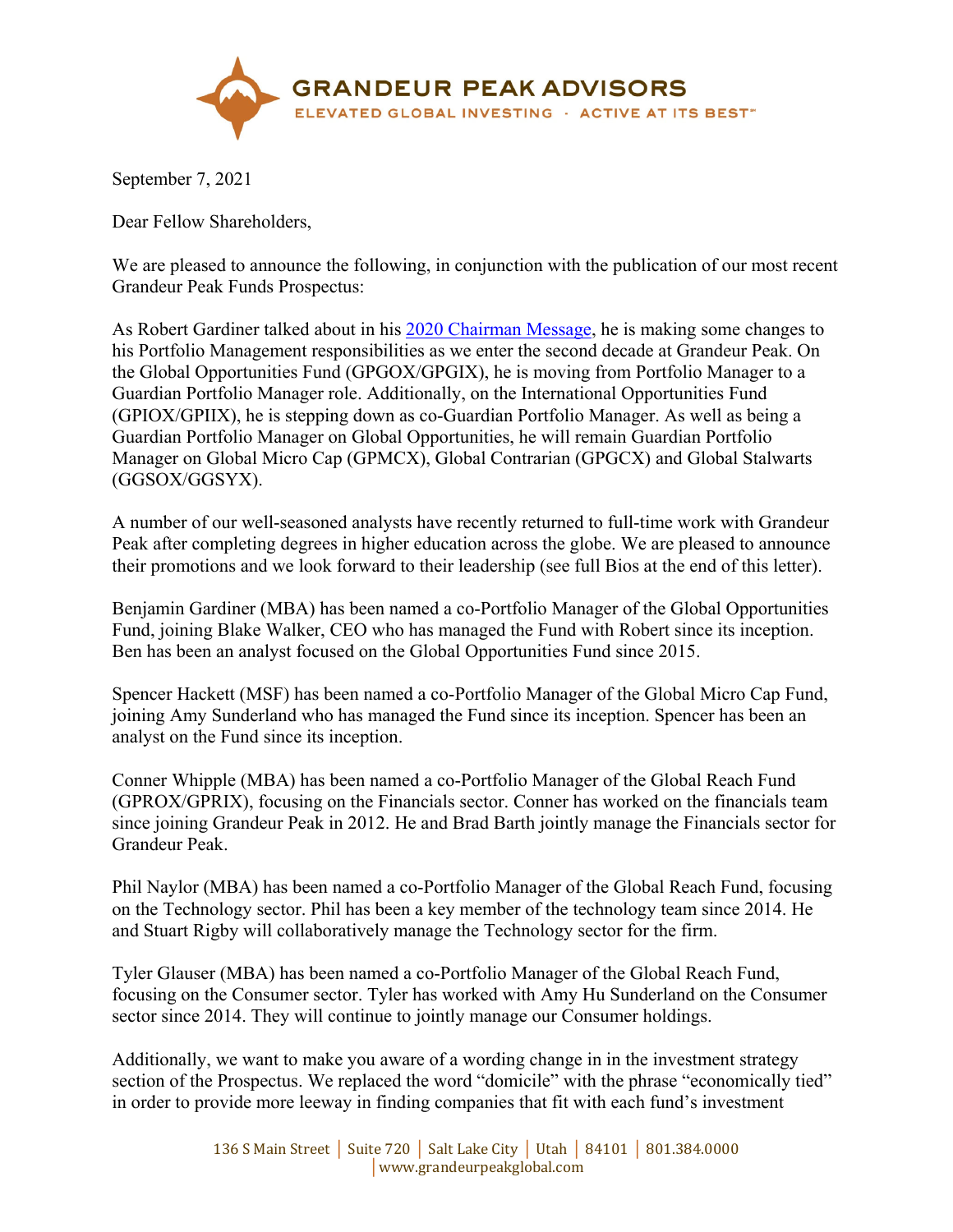

objective. We believe this wording is appropriate in a world where assigning companies to a single country of domicile is increasingly difficult and often misleading.

[Benjamin Gardiner](https://www.grandeurpeakglobal.com/our-firm) is a Portfolio Manager of the Grandeur Peak Global Opportunities Fund (GPGOX). He is also a Sr. Research Analyst and key member of the team covering Central Asia. Mr. Gardiner is also part of the Director of Research team.

Mr. Gardiner received an MBA with Distinction from London Business School. He graduated *Magna Cum Laude* from the University of Utah with a BS in Mathematics. He officially joined Grandeur Peak in 2013 and had previously spent a number of years building financial models for his father, Robert Gardiner.

[Spencer Hackett](https://www.grandeurpeakglobal.com/our-firm) is a Portfolio Manager of the Global Micro Cap Fund (GPMCX) and is a key member of the team covering Japan and South Korea. He joined Grandeur Peak in 2012.

He graduated from the University of Utah with a Masters in Finance and a BS in International Studies with an emphasis in Business and a minor in Japanese. He lived in Japan from 2008- 2010 and speaks Japanese fluently. Since working for Grandeur Peak he has also spent additional time living in Japan and Hong Kong.

[Conner Whipple](https://www.grandeurpeakglobal.com/our-firm) is a Portfolio Manager of the Global Reach Fund (GPROX). He is a Sr. Research Analyst on the Financials industry team and a key member of the team covering Japan and South Korea. He joined Grandeur Peak Global Advisors in 2012.

Mr. Whipple graduated from University of Oxford with an MBA. He previously graduated from Brigham Young University with a BS in Finance and a minor in Korean. While at BYU, he was the team lead of a student run investment fund and was a member of the Finance Society and Korean Club. He lived in Korea for two years and speaks Korean fluently.

[Phil Naylor](https://www.grandeurpeakglobal.com/our-firm) is a Portfolio Manager of the Global Reach Fund. He is a Sr. Research Analyst on the Technology industry team and is a key member of the team covering the United States. He joined Grandeur Peak in 2013.

Mr. Naylor received an MBA from the University of Cambridge's Judge Business School in the United Kingdom. Previously, Mr. Naylor was a Business Scholar at the University of Utah, David Eccles School of Business, where he graduated with a BS in Finance. He lived in El Salvador for two years and speaks Spanish fluently.

[Tyler Glauser i](https://www.grandeurpeakglobal.com/our-firm)s a Portfolio Manager of the Global Reach Fund (GPROX). He is a Sr. Research Analyst, a key member of the Consumer industry team, and is the lead analyst on the Emerging Markets Opportunities team. He has led several initiatives to facilitate the recruiting and managing of talented interns for the firm. He joined Grandeur Peak Global Advisors in 2014.